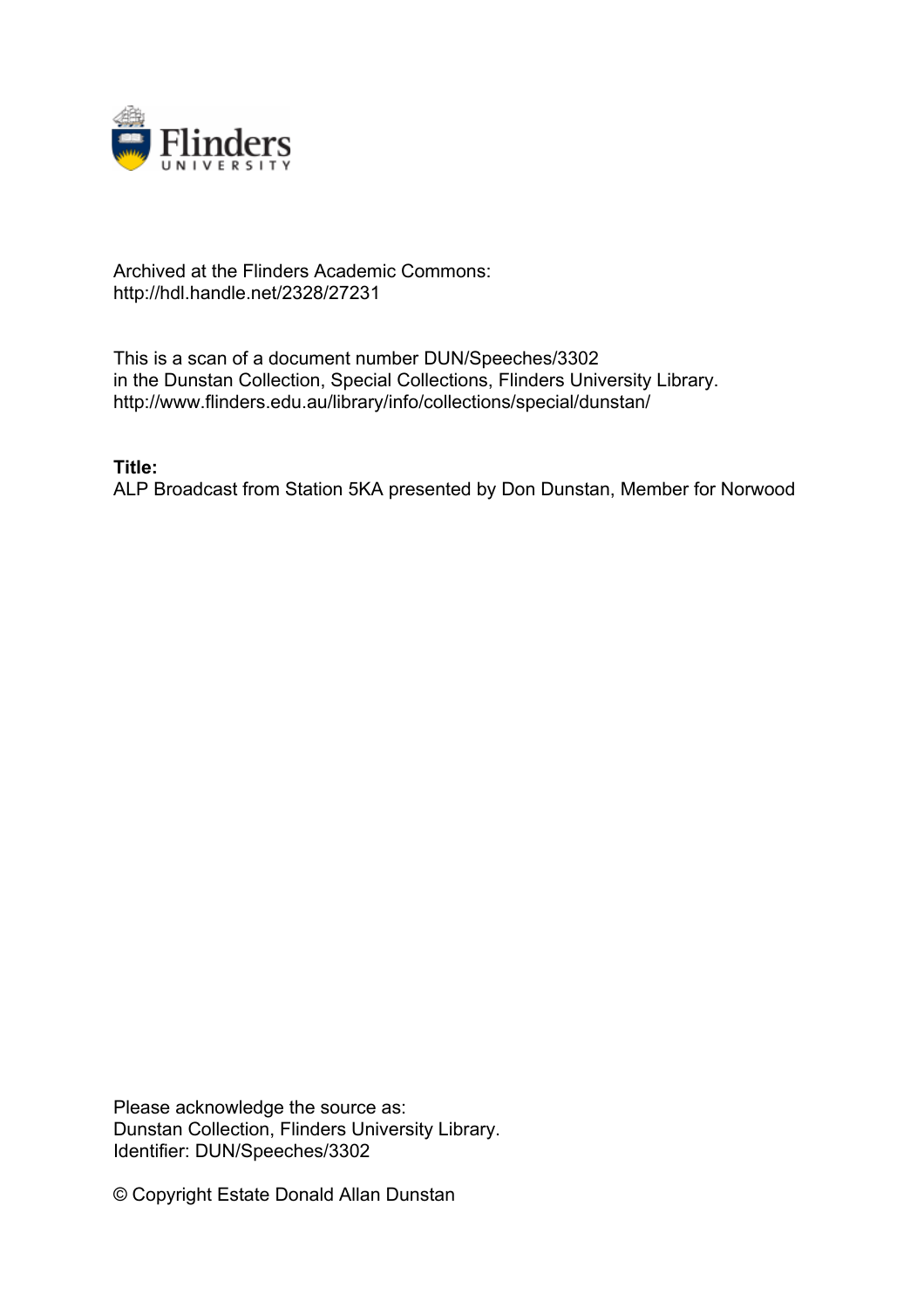## A.L.P. BROADCAST FROM STATION 5KA 20/3/61 PRESENTED BY DON DUNSTAN - MEMBER FOR

## NORWOOD

Good Evening,

Last week I promised you that starting from tonight I would bring you a series of conversations with people who would tell you in their cwn words of their problems. I am afraid that my

abilities as a recording engineer were not equal to the occasion and the recording for this week's broadcast was not up to scratch so we will have to postpone the commencement of the new series of talks until next week, by which time I should think that I will be more proficient.

Tonight I want to talk to you about a situation which, particu larly in the light of events of the past week, should be exercising the minds of us all.

We have seen how the Government of the Union of South Africa was condemned for its policy of apartheid. Under this policy the Bantu people who form the majority of the coloured people in the Union were denied access to many facilities available to Europeans, denied adequate education and relegated permanently to a second-class position in the community. I could go on for some time describing the repression policies of the S. African policies which make the statement of Dr. Verwoerd that apartheid is a policy of goodneighbourliness appear an exercise in the techniques of Dr. Goebbels - if you say the opposite of the truth often enough and loud enough you will begin to be believed.

But encugh of S. Africa. The heartening thing is that the majority of Commonwealth Prime Ministers rightly took the stand that policies of this kind are incompatible with the principles on which the Commonwealth is founded. Mr. Menzies expresses concern for the fact that domestic policies of member nations should be scrutinised. Well he might. For should Australia's treatment of its aborigine peoples be questioned overseas we have much to answer for.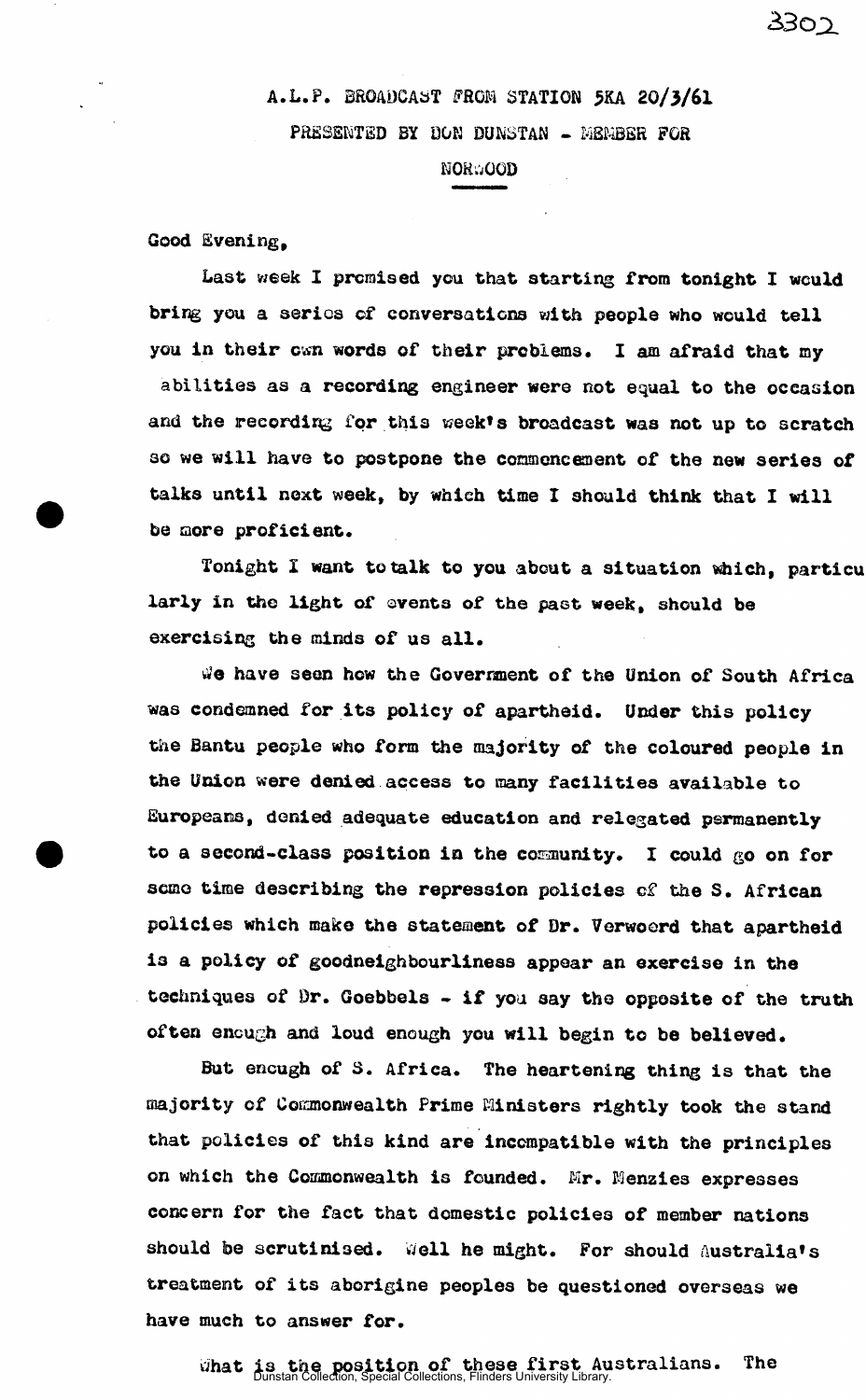Commonwealth Government has no power to legislate for them except in its territories. In the northern territory although the situation has improved in remains most unsatisfactory. There are many cases in outlying areas where aborigine ' people are used for work under conditions of severe exploitation. Within the States, each State can pass laws with regard to aborigines. Every State except tasmania has such laws - in Tasmania the aborigine people were shockingly massacred - so it has no aborigine problem.

Numbers of the State laws regarding aborigines place them under severe disabilities, in the guise of protecting them.

For instance, in South Australia, all people of aborigine descent, no matter how remote, it could be as little as 1/23rd part aborigine,  $\frac{dN}{dx}$  subject to "protection" unless they obtain a special exemption certificate. It is like an identity card with a passport photo on it. While intermarriage with aborigines is not unlawful, it is unlawful for an exempt aborigine man or a European to associate with an unexempt aborigine woman.

Non exempt aborigines are subject to the directions of the protector, and all aborigine children are legally in the custody of the protector. If an ordinary citizen neglects his children that neglect must be proved in a Court if the child is to be removed from the custody of its parents - aborigine children can be removed without proving anything. No adequate work or training on a large scale has been provided for our aborigine or part aborigine population.

In relation to social service payments, non-exempt aborigines cannot get these directly. The Aborigines Department gets the payment and hands out what it thinks is appropriate to the needs of the person concerned. Although professedly wanting to train aborigine people to take their place as normal citizens in the general community the Government does not let many of them handle their own affairs.

Even worse situations exist in some other States. At Easter this year a Federal conference of aborigine advancement associa-

- 2 -